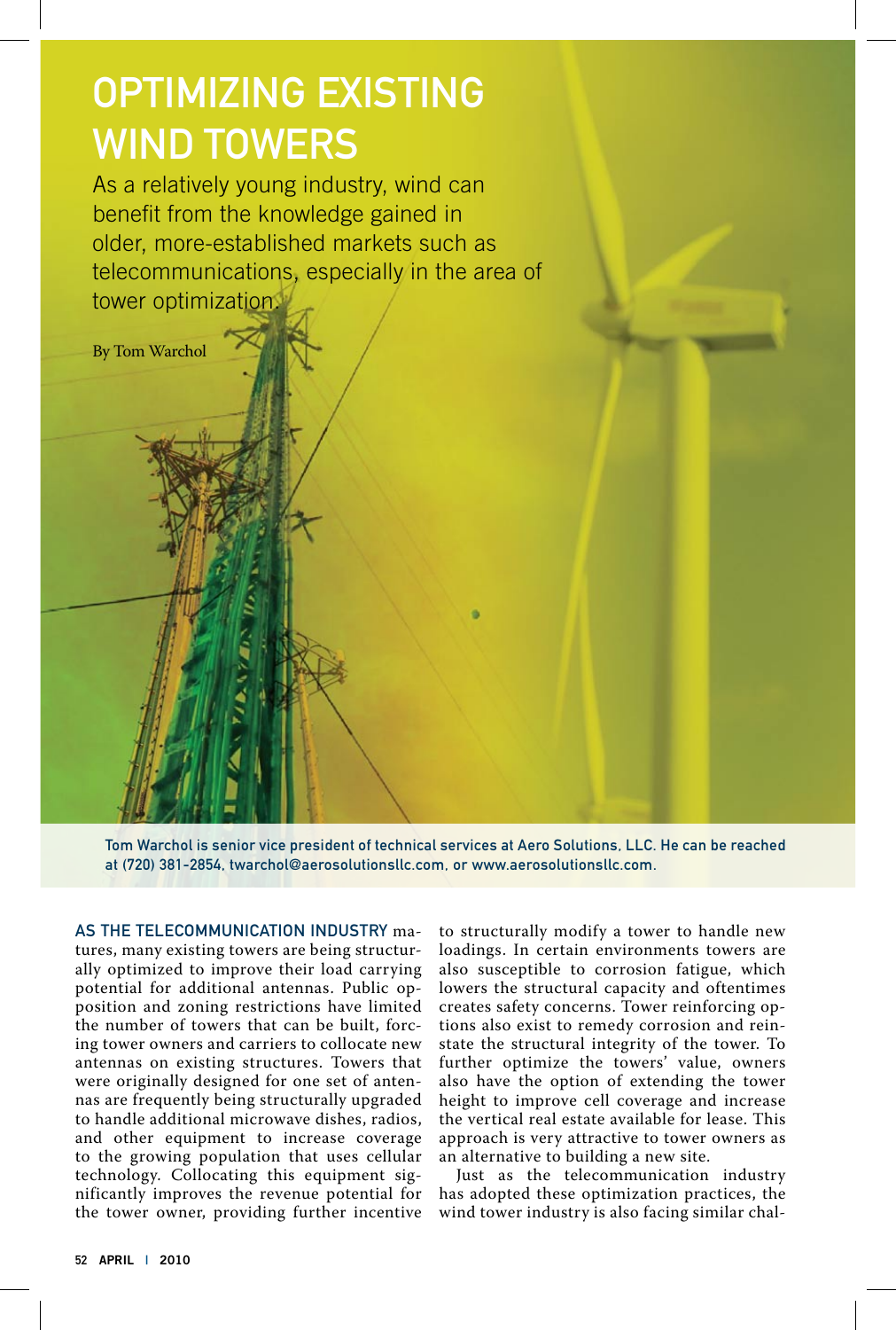





lenges as the need to place larger turbines on existing structures surfaces and the towers degrade.

## Structural Modifications

To modify a structure to carry additional loading or remedy a corrosion issue, many owners are reinforcing their towers with bolton structural steel members, welded reinforcements, clamp-on sleeves, or carbon fiber reinforcing. The added strength provided by the reinforcing enables the tower to support heavier loading or offset material losses from corrosion. Strengthening a structure can be challenging from design, fabrication, and installation standpoints:





Fig. 1: From top: a turbine monopole, a cellular monopole, a wind self-supporting tower (left), and a cellular guyed tower.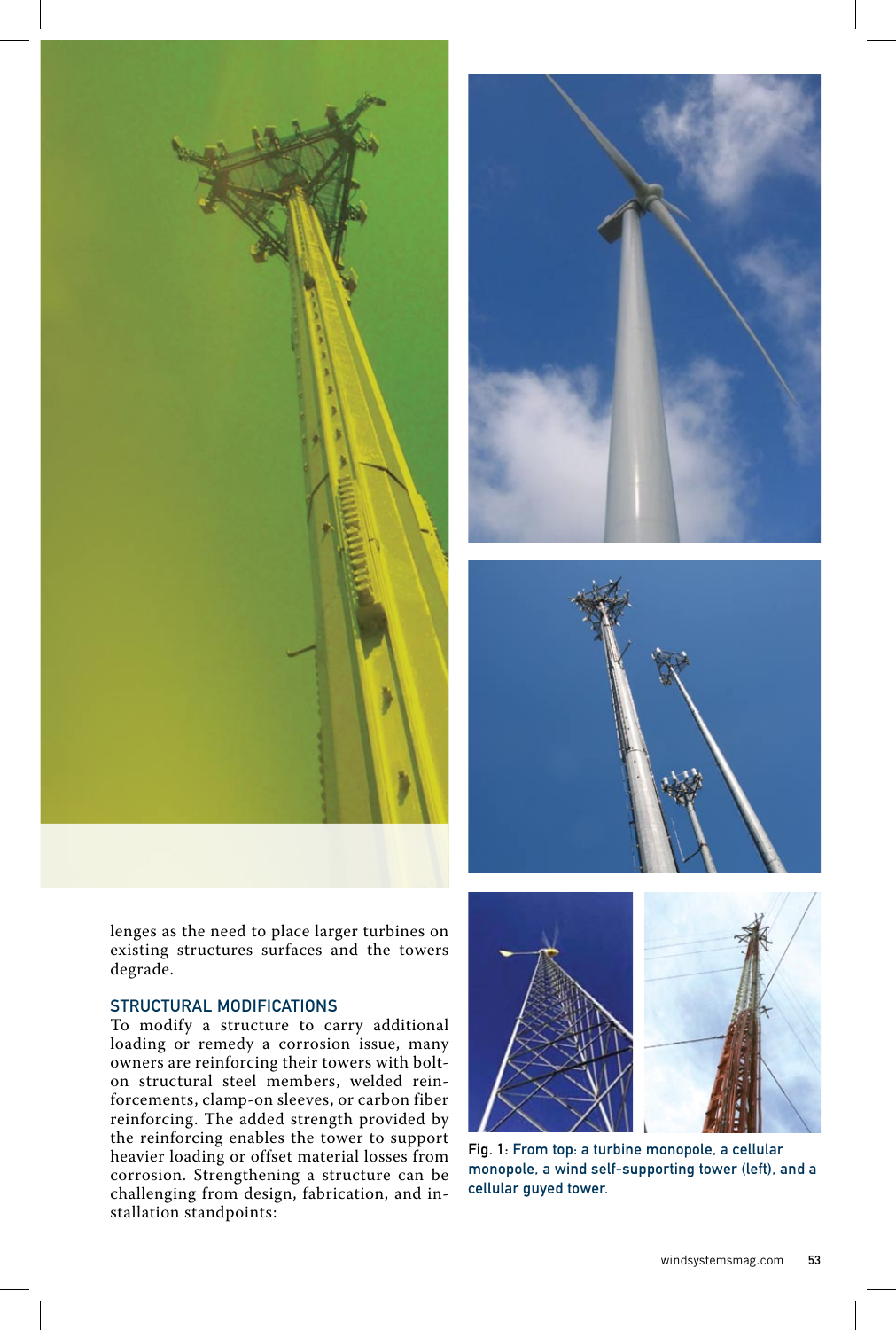

Fig. 2: A reinforced monopole with blind bolted, Pole Max structural channel.

• *Design*—Reinforcing challenges include accounting for correct tensile and buckling capacities in the proposed members, developing the loads in the end connections, and utilizing connections that can adequately transfer loads between the reinforcing elements and tower. Selection of proper reinforc-



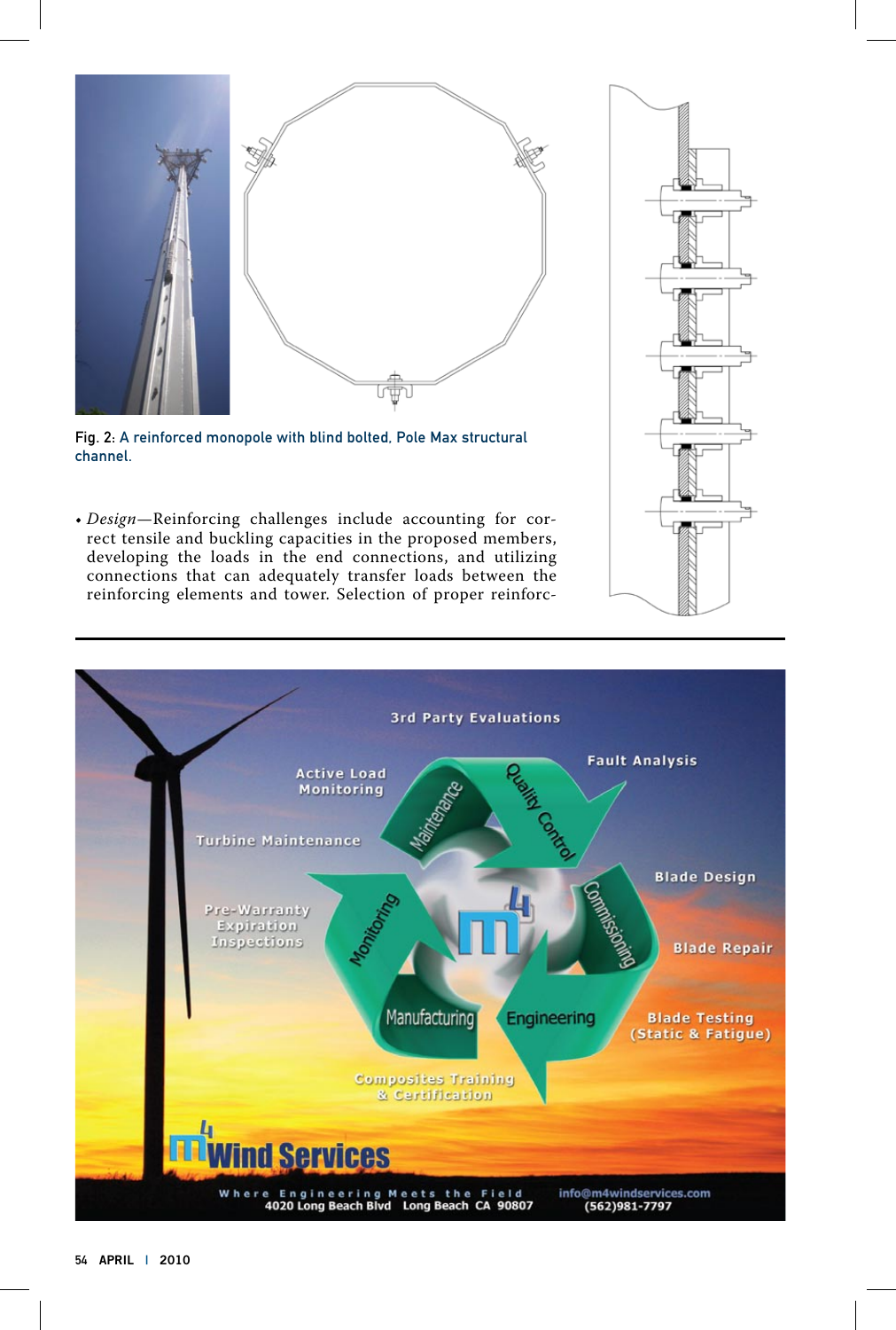

Fig. 3: From left: Flange to flange, stilted, and mouse hole connections.

ing elements to expedite the installation and decrease equipment downtime is critical.

- *Fabrication*—Strict QA/QC procedures must be in place with the fabricator to ensure all products are fabricated to the correct design requirements. Galvanizing or other surface protection must be used to prevent long-term corrosion in the upgrade components.
- *Field Constructability*—Installing reinforcing elements in the field requires a competent climbing crew and strict attention to safety and quality. The reinforcing design and connection details contribute to the constructability, with bolted and adhered solutions preferred over welding to eliminate onsite fire hazards and quality control concerns. Welding may also damage galvanizing on interior pole surfaces in a way that is challenging to access and repair, accelerating future corrosion.

## Reinforcing Types

Towers can be classified into three different categories: monopoles, self-supporting towers, and guyed towers. Monopoles are generally used for cell sites located in urban areas and large wind turbines. The steel tubular structures are typically fabricated using customized geometry and high strength steel plate not readily available for aftermarket modifications. Common reinforcing sys-

## **OT LINER Fluid Handling Products** In Maintenance **Less means More Less Effort** means **More Productivity Less Complicated** means **More Confidence Less Waste** means **More Profit** The OILMISER™ 1500 Series Filter Cart The Power & Performance of a heavy weight. The Speed & Agility of a feather weight. The OILMISER™ Color Coding System 25 Micron **3 Micron Microglass** 12 Micron  $Beta(x)=75$ **Water 6 Micron Absorbing** Know Your Filter at a Glance.

For more information visit our website www.oilmiser.com or telephone toll free: 1-888-RENU OIL (1-888-736-8645)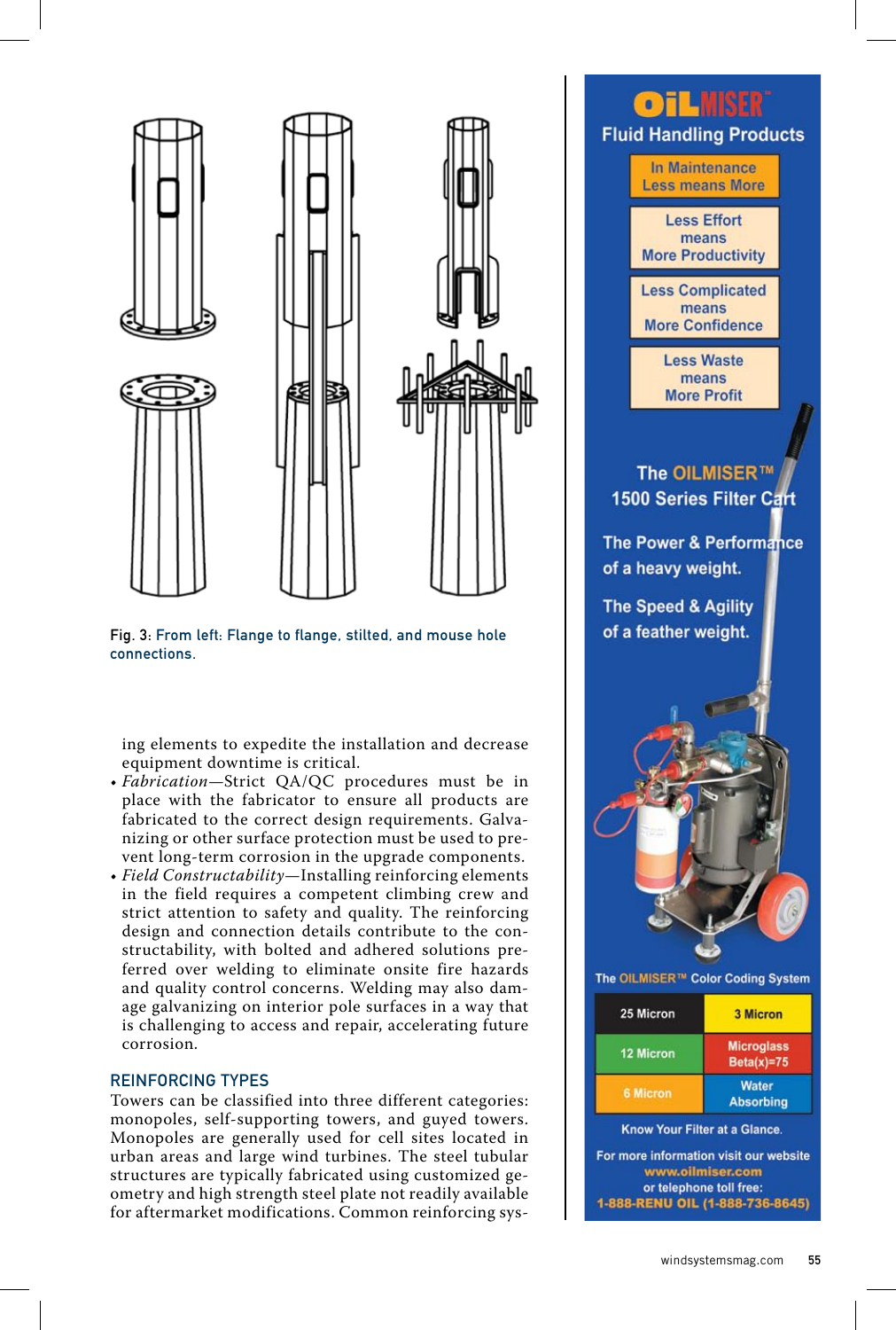tems for monopoles include both bolted and welded structural steel members connected to the exterior of the pole shaft. Flat plate, bent plate, and structural channels are common choices, with structural channel providing the best value due to higher structural efficiency than flat plat. Pole-Max<sup>TM</sup>, a monopole reinforcing product line manufactured by Aero Solutions, is a high strength channel widely used in the telecom market for this purpose. The high strength, galvanized steel channels are bolted to the monopole shaft wall with shear transferring blind bolts. The high capacity blind bolts transfer shear from the reinforcing plates into the pole wall and develop the full load carrying capacity of the upgrade in the end connections. The blind bolts are installed from the outside of the structure and do not require access to the inside to facilitate installation. The bolted connections are recommended to minimize damage to the pole and reduce the risk of fire. Once installed the steel channels

## **HUGE** expansion arbors & chucks for the **BIGGEST** applications



Mytec Hydraclamp® manufactures huge windpower expansion arbors and chucks far surpassing all traditional clamping in precision, clamping force, and transferred torque.

Whether your needs are gear production, precision rotating parts or balancing applications, Mytec can provide the workholding tools you require.



can provide a significant improvement in pole capacity, enabling the tower owner to install additional loading or compensate for wall loss as a result of corrosion.

Self-supporting and guyed towers are lattice structures typically fabricated of solid round, tubular, or angular steel members. Self-supporting and guyed structures are more commonly used for small to medium wind applications, while it is uncommon to find these structures used in large wind applications. The towers have far more structural components than a monopole and require a different approach for reinforcing. Depending on the geometry of the tower, a bolted steel solution can be used to reinforce overstressed members, or carbon fiber composites to provide additional strength. Both solutions provide a safe alternative to welding.

## Tower Extensions

Extensions enable owners to increase the revenue potential of their site while also preventing carriers from building a new tower. Extensions have become very popular in the telecom industry, specifically in densely populated areas where land is limited and permitting and zoning requirements are strict. To extend a tower the owner will be required to determine whether or not the structural capacity will allow for the new loading without requiring an upgrade. In some cases the addition of an extension will overstress the tower, requiring the owner to not only install the extension but also install a tower modification.

Extension designs exist for all three types of structures and can be developed to limit the equipment downtime and minimize the resultant loading on the existing structure. Extensions for guyed and selfsupporting towers generally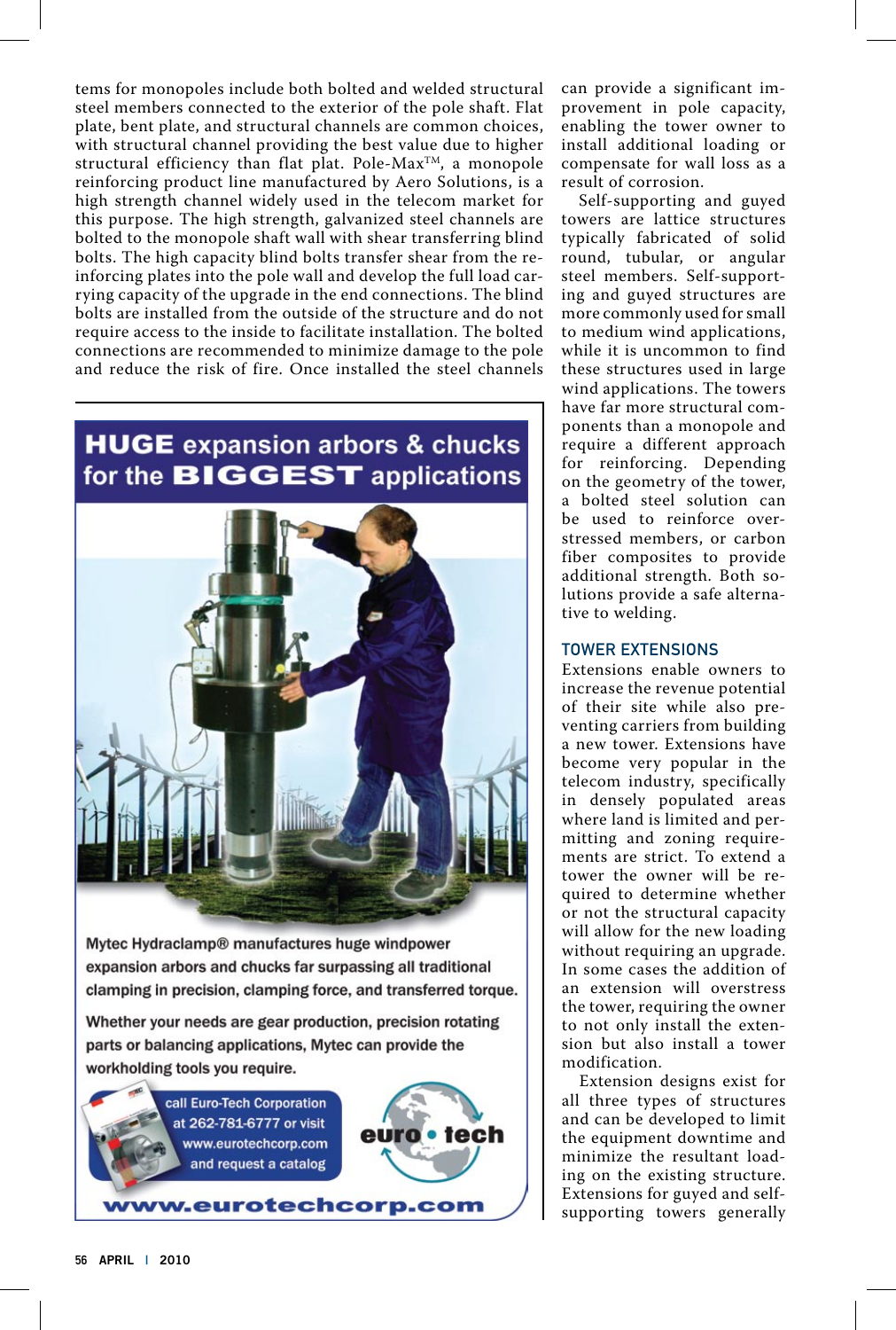# $\mathcal S$  $\boldsymbol{\mathsf{C}}$ eStudi e $\boldsymbol{\mathsf{C}}$

## Utility/Communication Tower

**TOWER OWNER: AAT Communications** 

LOCATION: Hoover Dam, Neva

**STRUCTURE TYPE:** 265', four-sided self sup-

## **PROJECT SUMMARY:** To improve c

comprove cell<br>e at this location, a cell carrier<br>AT Communications with a re-

## Cellular Monopole with Extension and Reinforcement, Communication **TOWER**

TOWER OWNER: Crown Castle

LOCATION: Williams, Pennsylvania

**STRUCTURE TYPE:** 120ft polygonal, steel

PROJECT SUMMARY: This monopole was

## Aero Solutions, LLC www.aerosolutionsllc.com